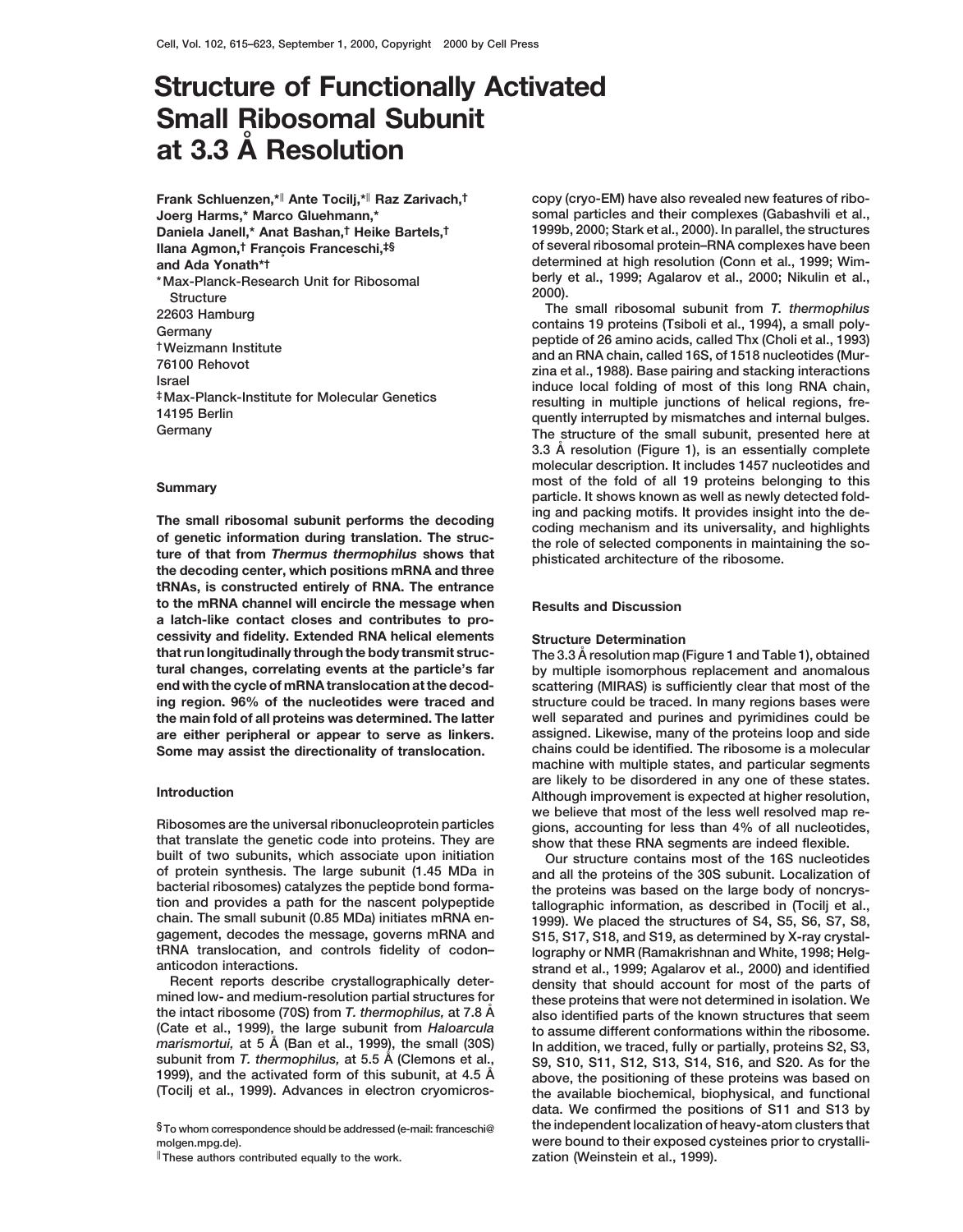

**Figure 1. The Small Subunit and Its Electron Density Map**

**(Left and center) A stereo representation of the full model described in this paper. RNA is shown in gold, using a ribbon backbone and simple lines for base pairs. The differently colored helical segments and loops are the proteins. The major subdivisions are labeled: H, head; B, body; S, shoulder; P, platform; N, nose; F, foot.**

**In all figures, the head is at the top of the drawing and the foot at the bottom.**

**These portions of Figures 1–3 were made with Ribbons (Carson, 1997).**

**(Right) Segments showing RNA (top and middle pannels) and proteins (bottom) of the MIRAS map at 3.3 A˚ resolution, with the model superimposed. Made with O (Jones and Kjeldgaard, 1997).**

**tains the morphological features familiar from cryo-EM (Luger et al., 1997). Some of them reach distal proteins. reconstructions. The traditional subdivisions are the For example, protein S12 contains a long tail which "head," "neck," and "body"; the body has a "shoulder," spans the particle, extending toward S17 (Figure 2). a "platform," and a "foot" with a "toe" (called also Parts missing in the available crystallographic or NMR** "spur"). The head has a "nose" with a further protuber-<br>ance, the "beak."<br> $\alpha$ -helical region at the N terminus of S5, a B strand

**nate their direction, H44, H7, and H16/H17 (Figure 2) run and pointing toward S6. parallel to the long axis of the subunit (vertically in the Only one protein, S12, is located at the RNA-rich surview in Figure 1). Among them H44 and H16/H17 are face that interacts with the large subunit. Two additional located on the rather flat surface that faces the 50S proteins, S7 and S15, that are located at the rims of the subunit. The three longitudinal helices are linked by subunit interface region, are partially involved in tRNA transverse features, placed like ladder rungs between binding or in intersubunit contacts, respectively. A few them. Principal among these transverse helices are H21- proteins, such as S4, S5, S8, and S12 may contribute H23 (Figure 2), which lie in an inclined lune extending to the fidelity and the directionality of the translocation from the shoulder to the platform. The head contains (see below). About half a dozen are peripheral, located mainly short helices, in marked contrast to the long on the particle's surface, at its solvent side. These may duplexes of the body. It has a bilobal architecture, with have evolved at later stages to fine tune the complex H34 serving as the bridge between hemispheres (Figure tasks and intricate recognitions required for the decod-2). The head joins the body through a single RNA helix, ing process. They also may prevent nonproductive inter-H28 which appears to act as a hinge. In addition, the actions with the large subunit or the initiation factors. upper part of the shoulder (H16/H18) and the lower part of the nose (H33/H34) form a noncovalent body–head connection (Figures 1 and 3). We refer to this interaction The Decoding Center and Its Vicinity as the "latch." It surrounds the entrance to an elongated, The decoding center organizes mRNA and tRNA translocurved channel, proposed by us to be the conduit for cation and controls fidelity in codon–anticodon interacthe mRNA chain, based on previous structural studies tions (Green and Noller, 1997). It is located at the upper (Arad et al., 1987; Mueller et al., 1997; Cate et al., 1999). part of the body and the lower part of the head. Mapping**

**Global Organization of the Small Subunit extensions of proteins which penetrate into rRNA re-The particle that emerges from our map (Figure 1) con- gions, similar to those detected in the nucleosome**  $\alpha$ -helical region at the N terminus of S5, a  $\beta$  strand **Three long helices, called here "longitudinal" to desig- protruding from S7, and a short arm originating at S18**

**All the major functional features of the subunit consist the conserved nucleotides in the 16S RNA on our strucof RNA elements; the proteins appear to serve largely ture showed remarkable conservation around this reas struts, linkers, and supports. Of interest are long gion, in accord with the universality of the decoding**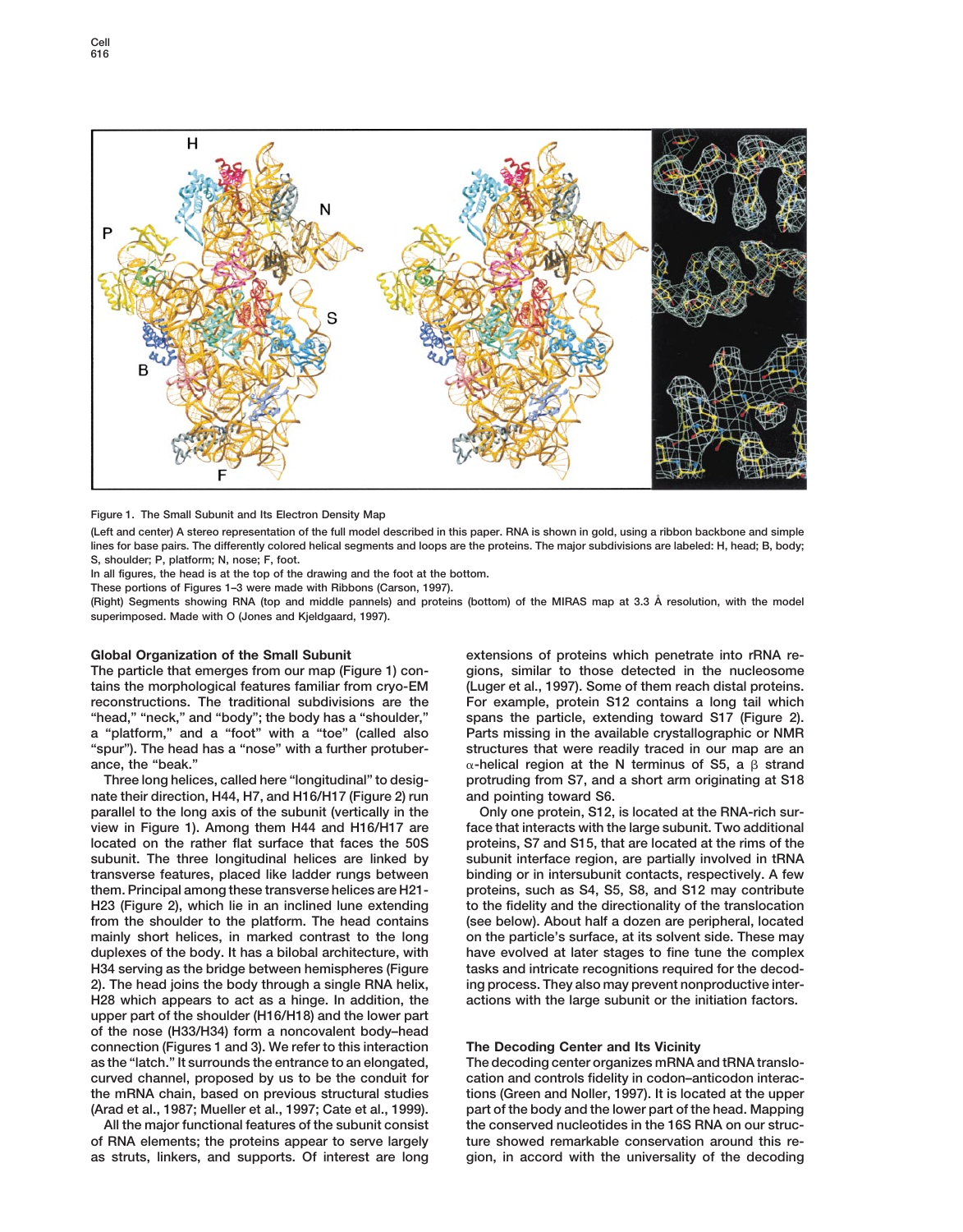| Table 1. MIRAS Phasing Statistics<br><b>Data Collection</b> |                 |                 |                |             |             |             |             |
|-------------------------------------------------------------|-----------------|-----------------|----------------|-------------|-------------|-------------|-------------|
|                                                             |                 |                 |                |             |             |             |             |
| Reflections                                                 | 2,186,910       | 327,448         | 725,465        | 154,875     | 218,049     | 82,258      | 99137       |
| Unique reflections                                          | 206,724         | 133,199         | 122,788        | 45,748      | 71,096      | 25,593      | 48132       |
| Completeness                                                | 94.7 (77.1)     | 80.5 (73.1)     | 86.4 (82.8)    | 91.3(95.2)  | 69.3 (68.2) | 70.4 (42.8) | 56.1 (38.5) |
| Mean [I/sigma(I)]                                           | 21.9(3.6)       | 12.3(2.8)       | 14.5(3.3)      | 11.5(6.7)   | 10.7(3.9)   | 12.8(4.9)   | 10.5(3.1)   |
| $R_{sym}$                                                   | 13.6 (44.1)     | 10.6 (29.4)     | 12.7 (34.7)    | 11.3 (34.2) | 12.4 (24.8) | 10.3 (46.3) | 14.3 (33.2) |
| $D_{min}$ ( $\AA$ )                                         | 3.3             | 3.5             | 3.8            | 5.4         | 4.5         | 5.8         | 5.0         |
| Phasing                                                     |                 |                 |                |             |             |             |             |
| <b>Sites</b>                                                | 13 <sup>b</sup> | 10 <sup>b</sup> | 8 <sup>b</sup> | 14          | 4           | 15          | 5           |
| $R_{\text{cullis}}$ (centric)                               |                 | 0.67            | 0.60           | 0.64        |             | 0.87        | 0.82        |
| $R_{\text{cullis}}$ (acentric) <sup>a</sup>                 | $-$ /0.80       | 0.76/0.66       | 0.72/0.56      | 0.80/0.83   | 0.75/0.66   | 0.87/0.63   | $0.88/-$    |
| PP (centric)                                                |                 | 0.64            | 1.14           | 0.98        | 0.79        | 1.06        | 0.98        |
| PP (acentric) <sup>a</sup>                                  | $-$ /0.65       | 0.70/0.94       | 1.22/0.75      | 1.21/0.85   | 0.96/1.13   | 1.32/0.73   | $1.13/-$    |

**PP: phasing power** 5 ,|**Fh(calc)**|.**/**,**phase-integrated lack of closure. Rcullis** 5 ,**phase-integrated lack of closure**.**/**,|**Fph** 2 **Fp**|.**. Rcullis and** phasing power were obtained from SHARP. The compounds used for derivatization have been described in (Tocilj et al., 1999) except for Ir = **sodium-Ir chloride. Additional minor heavy atoms used for phasing have been omitted from this table. The overall figure of merit (FOM) was 0.48 after MIRAS phasing with SHARP, and 0.78 after density modification with SOLOMON.**

**<sup>a</sup> Isomorphous/anomalous. Highest resolution bins are given in brackets.**

**<sup>b</sup> Number of W18 sites. Among them four were represented by individual atoms, the remaining sites by their spherically averaged form factor.**

**the upper portion of H44 (also called the "penultimate Noller, 1991; Bullard et al., 1998). Connecting between stem"), which bends toward the neck. H44 forms much regions known to be mobile, and interacting with the of the intersubunit contact in the assembled ribosome incoming mRNA (Dontsova et al., 1992), this region may (Cate et al., 1999); its upper bulge—nucleotides 1492– assume more than one conformation unless it is stabiing)—form the A and P tRNA sites. The terminal helix, in our map. H45, packs between H44 and H24 and leads to the 3**9 **The positions of mRNA and tRNA in the decoding end of the 16S RNA. The 3**9 **segment is known to be center were determined by reference to the structure** highly flexible and contains the region that pairs with (at 7.8 A resolution) of a tRNA-70S complex (Cate et al., **the trigger (Shine-Dalgarno) sequence in the mRNA, an 1999). The entire penultimate stem is clearly defined in interaction critical for initiation of protein synthesis. The that structure, so we superposed this region onto our switch helix can undergo changes in its base-pairing electron density map (Cate et al., 1999 and PDB entry scheme; these may induce cooperative rearrangements 486D). Only a small shift was then needed to achieve a that lead to movements of the platform, shoulder, and remarkable fit of the tRNA and mRNA codons with the head (Gabashvili et al., 1999b). Thus, the global confor- geometry of the decoding center (Figure 3). The required** mational state of the particle may be correlated with shift, smaller than 6 Å, may be linked to the conforma**the base-pairing scheme of H27 (Lodmell and Dahlberg, tional rearrangements that the small subunit undergoes 1997). We see in our map the conformation called 912– upon incorporation into the 70S particle or consequent 885 (***E. coli* **numbering). As expected, the opening of the to the binding of the mRNA/tRNA molecules. Alternacentral pseudoknot is not observed, consistent with tively, it may be due to the uncertainties of the limited the importance of the integrity of the pseudoknot for resolution of the 70S map. We also found similarities the functionality of the ribosome (Poot et al., 1998). between the shape of the decoding center seen in our**

**H44, which is the target of amino-glycoside antibi- the NMR structure of a 26-mer oligonucleotide of** *E. coli* **otics. The structure of an RNA-paromomycin complex sequence (Fourmy et al., 1998) and with that adopted (Fourmy et al., 1998) indicates that the antibiotic causes from it in modeling attempts (VanLoock et al., 1999). the upper stem of H44 to bend toward H27; this bending An important conclusion, illustrated in Figure 3, is that may, in turn, induce a displacement of H27 toward S5. the anticodon loops of the A and P site tRNAs and Such coordinated movement is permitted by the struc- the codon segments of the mRNA do not contact any ture we see; it could explain the differences in strepto- ribosomal proteins. The configuration of the 16S RNA mycin protection patterns observed in naked 16S rRNA therefore determines the precise arrangement of the and in complete 30S particles (Spickler et al., 1997), as interacting elements and enforces precision in codon–** well as the relations between mutations in H27 (Lodmell anticodon interactions. As seen at lower resolution in **and Dahlberg, 1997) and the ribosomal ambiguity (***ram)* **the structure of the 70S complex (Cate et al., 1999),**

**process. This region contains the upper part of H44, The structural elements of the decoding center create H45, the 3**9 **and 5**9 **ends of the 16S RNA, the switch helix between the head and the body an elongated, curved (Lodmell and Dahlberg, 1997), H27, the central pseu- channel, which we assigned as the path of the mRNA. doknot, H1/H2, and the stem loop of H18, and the main The loop of H18 is located near the entrance to this transverse head element, H34 (Figure 2). channel. In our structure it bends toward the decoding The most prominent feature in the decoding center is center, in agreement with crosslinking data (Powers and 1498 and their base pairs 1402–1408 (***E. coli* **number- lized. Indeed, this region is somewhat less well defined**

**H27 packs groove-to-groove with the upper end of structure and the contour of the corresponding part of**

**as well as the restrictive mutations. the shape of the mRNA channel at the vicinity of the**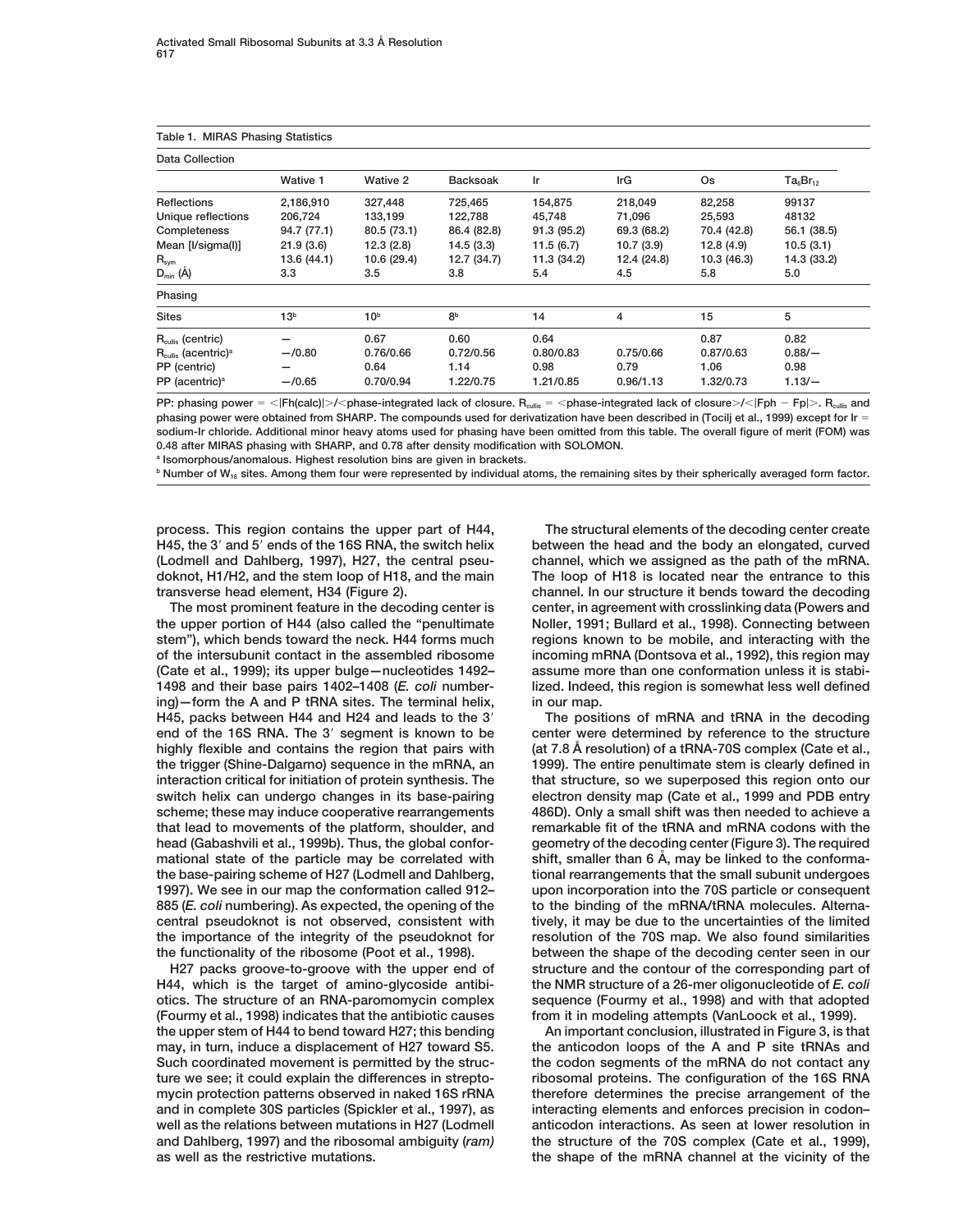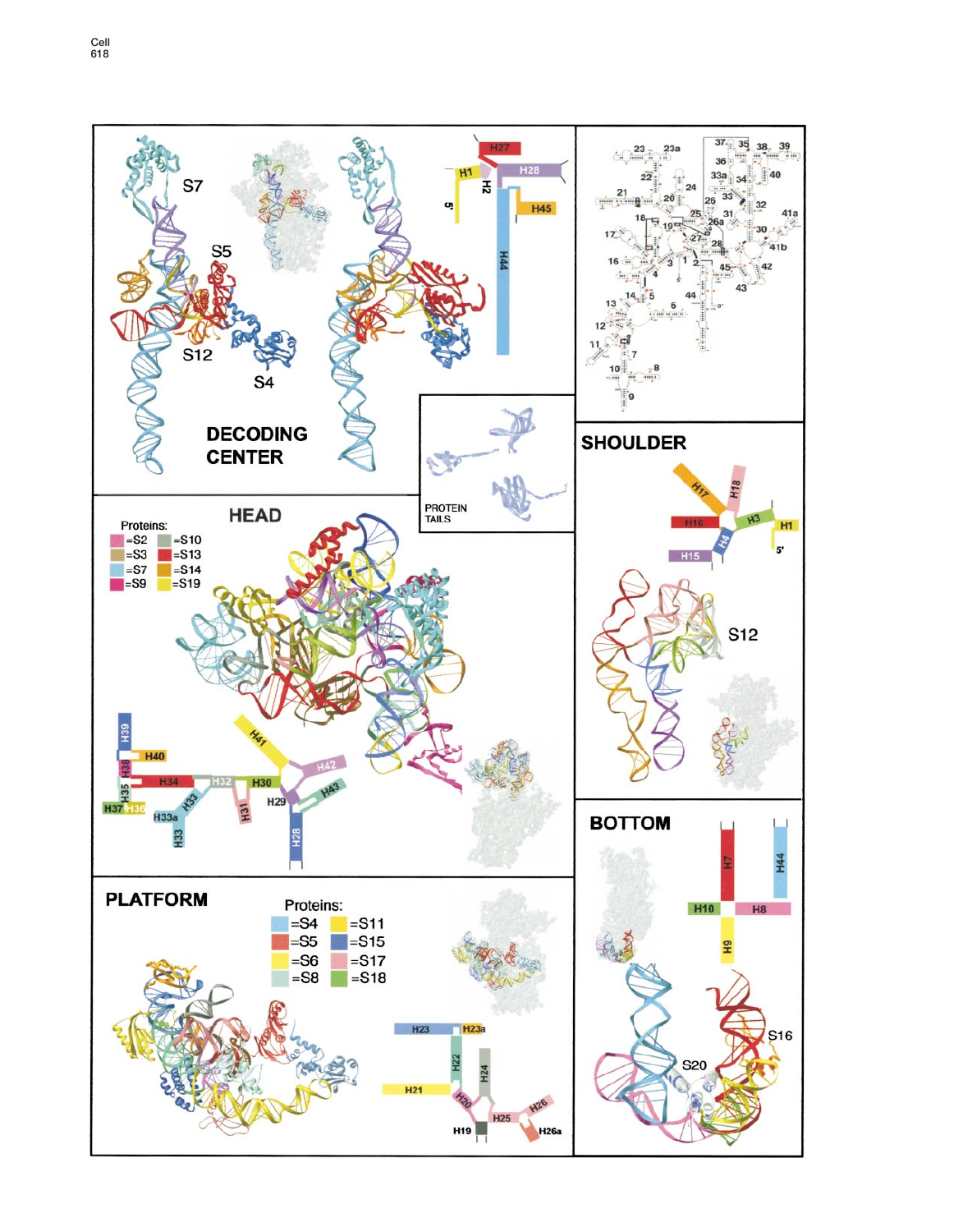

## **Figure 3. The Presumed mRNA Path**

**(Left) A surface representation of the subunit, viewed from the side of the 50S subunit. The latch is circled in cyan and the decoding center in red. The mRNA would enter the path in the approximate direction shown by the darkblue arrow, pass through the aperture defined by the latch, and along the channel in the near face of the subunit. The brown curved arrows show the suggested global cooperative movements of the platform and the head, which facilitate the mRNA entrance, progression, and exit.**

**(Right) Enlarged image of the decoding center region, showing the positions of tRNA anticodon stem loops and mRNA codons, using the superposition of tRNA and mRNA from the model of Cate et al., 1999, as described in the text. The uppermost bulge of H44 is**

**shown in olive, two codons of mRNA in blue, and the anticodon bases of the tRNA molecules in green (A site), magenta (P site) and gray (E site). The right side of the figure was made with DINO (Philippsen, 2000). The contour level is 1.1 standard deviations.**

**decoding center dictates formation of two successive al., 1999a; Harms et al., 1999) or X-ray crystallography**

mined by the superposition described above, show that

**kinks along the mRNA, allowing two tRNA molecules to (Clemons et al., 1999), but it is present in functional be bound simultaneously and to be translocated with complexes of 70S ribosomes analyzed by either method the mRNA chain, thus guaranteeing processivity. (Stark et al., 1997, 2000; Cate et al., 1999; Frank and Inspection of the P and E sites revealed a noteworthy Agrawal, 2000). Closure of this "latch" is clearly due to example of protein-RNA mimicry. The P site tRNA inter- the stabilization of the active conformation of the small acts with helix H30, and a similar contour is contributed subunit in our crystals. Comparisons between the presbut and previously determined 30S structures suggest If the primitive ribosome contained only RNA, and the that latch closure results from an intricate network of biosynthetic process required only two tRNA molecules, conformational rearrangements, involving H27, H28, and protein S7 may have evolved as a refinement to define H34. These observations are in excellent agreement with the third tRNA position more precisely and to assist in the findings that opening and closing of the mRNA chan**nel relate to the base-pairing states of the accuracy **switch (Lodmell and Dahlberg, 1997; Gabashvili et al., A Latch at the Entrance of the mRNA Channel 1999b), which depends in turn on the activation state The positions of tRNA and messenger-RNA, as deter- of the ribosome (Frank and Agrawal, 2000). They are mRNA must enter the channel through a pore created ments in which the region participating in the formation by a noncovalent connection between the head and of the latch was protected in activated particles and body (Figure 3). To form this contact, H33/H34 project exposed in nonactivated subunits (Muth et al., 2000), from the rim of the nose, and H16/H18 project from the suggesting that changes in the latch elements are linked shoulder, in accord with results from hydroxyl-radical to rearrangements of H34 (Stark et al., 2000) and may cleavage experiments (Newcomb and Noller, 1999). This explain frame-shifting caused by pseudoknots in the interaction is not seen in structures of nonactivated mRNA (Kim et al., 1999). We propose that closing of the** small subunits determined by cryo-EM (Gabashvili et latch provides a geometry that guarantees processivity

**Figure 2. Selected Structural Elements within the Small Ribosomal Subunit**

**Each element is shown as ribbon representations of the RNA segments and the proteins that contribute to it, together with the superposition of the element on the outline of the small subunit (gray). For each region the RNA secondary-structural elements are included, color coded to match.**

**The decoding center: The view on the left corresponds to rotating the object in Figure 1 by about 45**8 **around the vertical axis (counterclockwise when seen from above), so that the platform moves toward the viewer and the nose moves away. In this view, mRNA would enter from the right rear and exit from the left front. The view on the right is roughly perpendicular to the right one.**

**The head: The view is about 180**8 **from Figure 1, that is, from the side of the 50S subunit in an assembled ribosome. Note, for example, that the nose now points to the left.**

**The shoulder is viewed from the 50S subunit side, as shown in (B).**

The bottom of the particle is seen at about 90° to the viewpoint of Fig. 1, as if from the left. That is, in an assembled ribosome, the 50S subunit **would be on the left in this figure and the solvent on the right.**

**The platform is viewed from the solvent side, as in Figure 1. Helices H21–23 form the framework of the platform, on the solvent-facing side of the body.**

**Insets: (Top right) The secondary-structure diagram of the 16S RNA from** *T. thermophilus* **(Gutell et al., 1999), with helix numbering according to Mueller and Brimacombe, 1997.**

**<sup>(</sup>Middle) Within the "decoding center": the folds of proteins S5, S12, and S17 (counterclockwise, starting on top), as examples for long protruding arms.**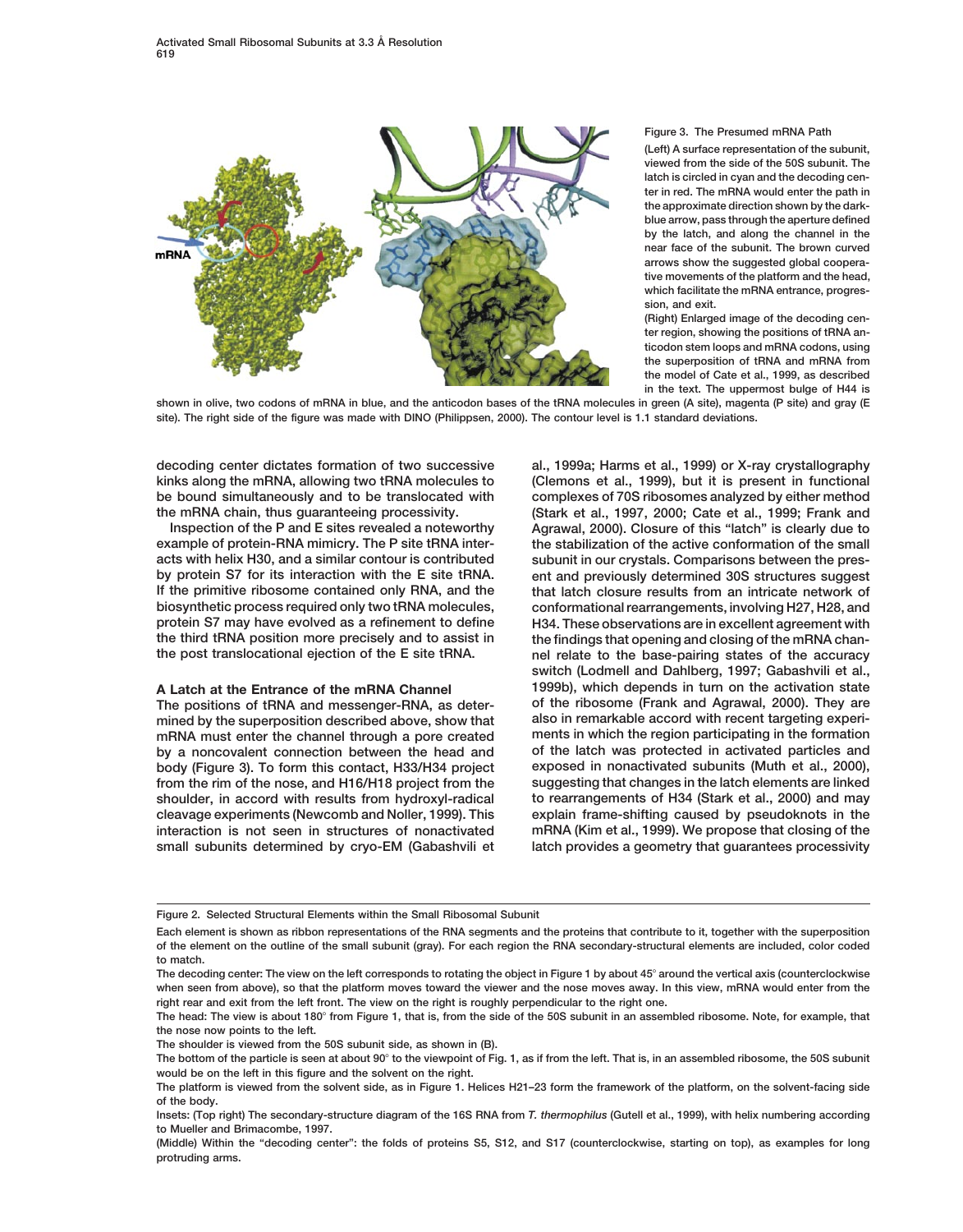**and ensures maximum fidelity. If conformational changes The shoulder contains two major, longitudinal rods, in the platform and head drive translocation of mRNA- made of H15/H18 and H16/H17 (Figure 2). Their sidetRNA complexes, then the latch may provide directional- by-side interactions appear to form the backbone of the ity and prevent dissociation. entire body. The packing of the mutually perpendicular**

The Body<br>
The body of the 30S subunit has a relatively compact<br>
lower part ("foot") and a wider and more flexible upper<br>
region, comprising the platform, the shoulder, and the<br>
decoding-center cleft. The foot appears to se anchor to control the inclination and orientation of the<br>main features in the intersubunit interface and in the nel include the loop of H18 and proteins S3, S4, S5, and<br>decoding center. It contains H6-H11 and protein S20 5 (Figure 2). H7 runs longitudinally, parallel to H44, and assist the directionality of the decoding process and<br>branches into H8, which defines the lower boundary of the accuracy in translation, as it has been observed that *ram* **(ribosomal ambiguity) mutations in S4 and S5 cause the particle. H9 has extensive groove–groove contacts** with H7, with its tetraloop facing outward. H7 connects misreading and the restrictive mutations in S12 enhance<br>with H11, which is sandwiched between H7 and H44, the fidelity (van Acken, 1975; Wittmann-Liebold and with H11, which is sandwiched between H7 and H44.<br>Helices H6–H11 and the distal and of H44 are clamped<br>**Greuer, 1978; Alksne et al., 1993).** The anti-Shine-Dal-Helices H6–H11 and the distal end of H44 are clamped<br>
store that is located at the 3' end of the<br>
Hore that is located at the 3' end of the together by a highly  $\alpha$ -helical protein, identified as S20, garno sequence, which is located at the 3' end of the<br>based on immunoelectron microscopy (Schwedler et al., 16S RNA hybridizes with the incoming 5' end of the<br> **Noller, 1998). Its sequence (to be published) shows peri- 22 nucleotides) to which heavy atom markers had been** odically distributed lysines and arginines that form a<br>positively charged surface to contact the sugar-phos-<br>phate backbone of the RNA. These characteristics sug-<br>gest that S20 recognizes RNA structure rather than se-<br>quen **sequence. Despite its remote location, S20 contributes significantly to the decoding process: mutants lacking The Head and Neck S20 exhibit misreading, temperature sensitivity, reduced The head (Figure 2) contains most of the 3**9 **region of capacity for intersubunit association, and impaired P the 16S RNA (but not, of course, the last two helices, site codon–anticodon interaction (Gotz et al., 1990; Ry- H44 and H45). It interacts with mRNA, elongation factor den-Aulin et al., 1993). S20 must therefore function in G, tRNA, and several antibiotics (Dontsova et al., 1992;**

**tant consequence of the striking architecture of the tains short helices and several multihelix junctions with body. In this construction three major longitudinal ele- complicated architecture. The head proteins fall mainly, ments, H44, H16/H17, and H7, act as structural pillars but not exclusively, into two groups, on opposite sides that extend for over 110 A˚ . They can therefore not only of the domain, as suggested by early immunoelectron** stabilize the body but also transmit conformational microscopy (Oakes et al., 1986; Stöffler and Stöffler**changes and displacements over a very long distance. Meilicke, 1986). The crest of the head contains H41 and**

**binding and is known to shift when subunits associate the nose contains the stacked helices H35/H36/H38/ (Gabashvili et al., 1999b). It contains H20–H24 and pro- H39. Helices H29, H30, and H32 wrap around the head teins S6, S8, S11, S15, and S18 (Figure 2). Its central and form a link to it. This unusual RNA arrangement substructure, containing all proteins mentioned above creates an oval-shaped protein pocket. The three-way apart from S11, has been studied at high resolution junction loop connecting H28, H29, and H43 is organized (Agalarov et al., 2000; Nikulin et al., 2000) and part of it as a highly conserved, modular RNA motif (Leontis and has been assigned in crystallographic studies of the Westhof, 1998), with similarity to loop E (Szewczak et entire subunit at low resolution (Clemons et al., 1999). al., 1993). This junction loop contributes to the P site In essence, all four independently determined structures for tRNA (Leontis and Westhof, 1998). Protein S7, which are closely related. However, we observed differences has been specifically crosslinked to tRNA and mRNA in the relative locations of some of the platform's compo- analogs (Dontsova et al., 1991), binds to this loop. In nents, when comparing the structures of our activated our model, S7 lies closer to the E site tRNA than to the particle and of the nonactivated one (Clemons et al., P site tRNA, but its effects on stability of the fold of the 1999). The coaxial stack, H23 and H22, define one arm 16S RNA could propagate to the entire decoding center. of the broad, L-shaped domain, and H21, which projects H28 is the only covalent connection from the body to toward the shoulder, defines the other. Groove-to- the head. The base-pair mismatches within it cause groove contacts between H23 and H24 anchor the base some structural deviations from strict A-form geometry; of the platform; H25 and H26, mutually perpendicular, it is possible that these deviations are related to the form a binding surface for S8. Contacts between H22 postulated role of the neck as a hinge for global head and H25 further tighten the core of the structure. The motions. Variability in the shape of the head, as seen platform and the shoulder are connected by a protein- by cryo-EM (Frank et al., 1995; Stark et al., 1995; rich belt, which contains S4, S5, and S8 (Figure 2). Gabashvili et al., 1999a; Harms et al., 1999) and by**

**H3 and H4 creates a highly compact fold in the five-way**

**part by maintaining the correct orientation of H44. Wilson and Noller, 1998; Stark et al., 2000). The proteins The effects of mutations in S20 demonstrate an impor- of the head appear to help stabilize its fold, which con-The platform (Figure 2) contributes to P site tRNA H42; the nose includes H33 and H33a; the side opposite**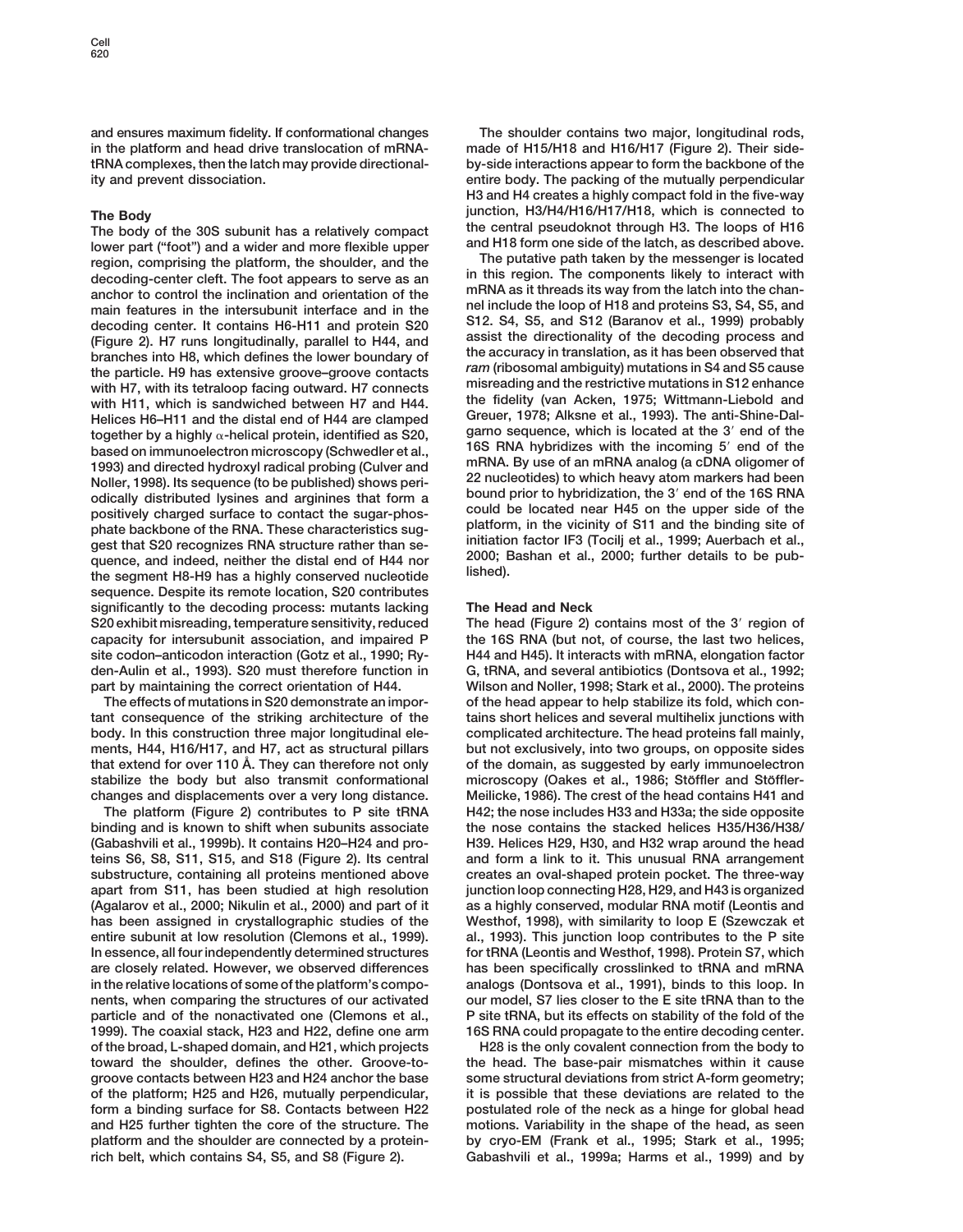**adjustments and conformational changes may occur were collected at 95K, using bright synchrotron radiation. The data within the domain, in addition to the suggested hinge were recorded on image-plate (MAR 345) or CCD (Mar, Quantum 4,** motions about the neck. Conformational changes of ei-<br>ther type may take place even within crystals, and the<br>head may be stabilized by association with the large head may be stabilized by association with the large **subunit or by nonribosomal elements, such as the W** clusters in our crystals (Tocilj et al., 1999). Indeed, the<br>apparent variability in the orientation of the head is likely<br>to be coupled to the movement of the platform, which<br>is known to shift upward upon subunit interacti **2000). Global shifts of around 5–6 Å** of the platform were<br> **2000). Global shifts of around 5–6 Å of the platform were 1997), by sequential addition of the derivatives after prerefinement. also observed by superposition of the coordinates of Individual W atoms of the well-ordered W18 clusters were used for phasing beyond 4.5 A°** (the penultimate helix as determined for the nonactivated for phasing beyond 4.5 A°, otherwise, the tungsten clusters were<br>
small subunit at 5.5 A<sup>°</sup> (Clemons et al. 1999 and PDB) represented by small subunit at 5.5 Å (Clemons et al., 1999 and PDB **IQD7) on the structure of the functionally activated particle presented here. Density Modification** 

**chine, with shifts coupled over long as well as short** distances to create a defined sequence of events at the<br>decoding center. Thus, mutational changes at the foot<br>of the subunit can affect the accuracy of translation,<br>because long helices link the foot with the center of the **be coupled to the state of the switch helix, H27. The phosphates could be positioned unambiguously for most of the decoding center itself is formed exclusively of RNA, and RNA chain. Density for the bases was present, but individual bases** ancillary functions such as stabilizing required confor-<br>mation and assisting the translocation. The kinks in<br>mRNA are enforced by the shape of the decoding site,<br>and the positions of the anticodons of A and P site<br>tRNAs a **nucleotide. A more extensive description of the dynam- H28/H29/H43, which does not show the triplet formation but instead ics of mRNA association and translocation will clearly contains an E loop motif, as suggested by (Leontis and Westhof, require many additional structures, among them of anti- 1998). Where coordinates for individual proteins were available, they** results provide a structural framework for better under-<br>standing the mechanisms associated with the decoding<br>of the genetic information. They make the first complete<br>bridge from the language of gross anatomy to the lan-<br>g

**were grown from heat-activated (Zamir et al., 1971) 30S sub- An example for our assignment strategy at its initial stage is given unit from T.** *thermophilus,* **as described in (Tocilj et al., 1999). below. Apart from S7 and S19, the structures of the head proteins Postcrystallization heat activation, followed by stabilization by have not been determined independently, but density for the major- (K6(P2W18)O62)14H2O (called here W18), was performed to increase ity was readily detected even in our 3.8 A˚ map. The** a**-helical region the homogeneity of the activated form within the crystals, yielding above S7 was assigned to S9, exploiting crosslinking data (Baranov a dramatic increase in the resolution. The functionally active confor- et al., 1999). S13, containing three parallel** a **helices, was located mation of the 30S subunits within these crystals (called here Wative) at the crest of the head in the vicinity of S19. This assignment relied** was confirmed since they were found to be isomorphous with crys- on the pairing of S13 and S19 (Pohl and Wittmann-Liebold, 1988), **tals containing substrate analogs, the 5**9 **end of mRNA (Tocilj et al., on immuno-EM results (Montesano-Roditis et al., 1993), and on the 1999; Auerbach et al., 2000) or IF3, one of the factors that together position of a heavy-atom marker bound to an exposed cysteine of with 30S and mRNA participates in the ribosomal initiation complex. S13, prior to the crystallization (Weinstein et al., 1999). The map Cocrystals of 30S with either the initiation factor IF3 or the antibiotic shows features of an S6 motif near H39; as S10 cross links to RNA edeine were obtained under the same conditions. When treated by components of this region and as its sequence predicts an S6-like**

**(Tocilj et al., 1999). The crystals contain a single 30S particle and Once the resolution improved, several regions became clearer and seven W18 clusters in an asymmetric unit. The clusters stabilize adjustments could be made.**

**X-ray crystallography (Clemons et al., 1999), shows that and rigidify the particle (Tocilj et al., 1999). X-ray diffraction data**

**Density modification was carried out using SOLOMON (Abrahams Conclusions** and Leslie, 1996). To remove potential bias of W18, the density<br>The picture of the ribosomal small subunit that emerges modification procedure was altered to include gradually the low-<br>from our analysis is on

**the mRNA latch. The head and platform motions may 3.8 A˚ . At that stage the map was sufficiently clear that the backbone even the closest proteins, S12 and S7, seem to serve were hardly separated. The RNA chain was traced by following biotics-bound particles, such as edeine. The present were introduced as rigid bodies, and rebuilt as needed. We also**

**guage of chemistry at close to atomic resolution. The current 3.3 A˚ map shows a large number of well-resolved individual bases and protein side chains (Figure 1). The folds of the Experimental Procedures proteins that had not been determined by NMR or X-ray crystallography could be assigned directly from the map. We also could trace Crystals most of the previously undetermined parts of those proteins that** Crystals in space group P41212 (a = b = 406.3 Å; c = 173.1 Å), have been analyzed as isolated entities by crystallography or NMR.

**W18, they yielded diffraction of comparable resolution (3.3–3.6 A˚ ). structure, we assigned S10 to this density. S2 was identified close Heavy-atom derivatives were prepared as described previously to H35-H37, in accord with biochemical data (Powers et al., 1988).**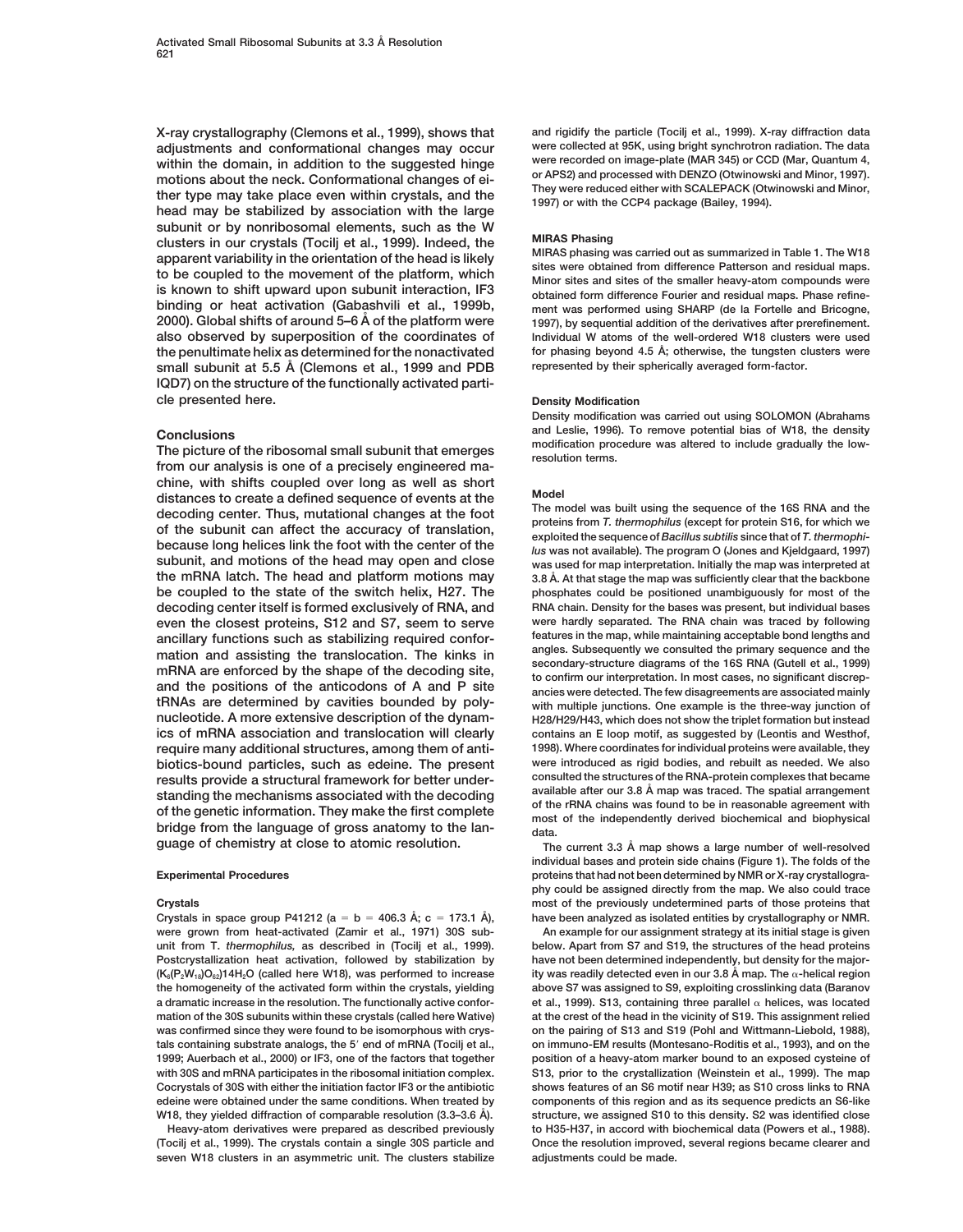Refinement with CNS (Brünger et al., 1998) and REFMAC (Murshu- W.E. (1998). Regions of 16S ribosomal RNA proximal to transfer **dov et al., 1999) are in progress. An initial rigid-body refinement RNA bound at the P-site of** *Escherichia coli* **ribosomes. Biochemistry with bulk solvent correction yielded Rfree of 30.5%. The correctness** *37***, 1350–1356. of the fit was assessed by using OMIT procedures, inspecting Carson, M. (1997). Ribbons. Methods Enzymol.** *277***, 493–505.**

Raz Zarivach contributed significantly to the tracing, and Joerg<br>Harms to the assignments. We thank S. Harrison and W. Traub<br>for critical review of the manuscript, M. Wilchek for indispensable<br>advice, M. Pope for heavy-ato **H. Avila, W.S. Bennett, H. Burmeister, D. Choli, C. Glotz, H.A.S. Clemons, W.M., Jr., May, J.L., Wimberly, B.T., McCutcheon, J.P., Hansen, R. Kafri, K. Knaack, M. Laschever, S. Meier, J. Muessig, Capel, M.S., and Ramakrishnan, V. (1999). Structure of a bacterial M. Pioletti, M. Peretz, C. Radzwill, I. Sagi, B. Schmidt, A. Vieweger, and S. Weinstein for contributing to different stages of these studies. Conn, G.L., Draper, D.E., Lattman, E.E., and Gittis, A.G. (1999). Crys-These studies could not be performed without the cooperation of tal structure of a conserved ribosomal protein-RNA complex. Scithe staff of the synchrotron radiation facilities at EMBL & MPG beam ence** *284***, 1171–1174. lines at DESY; ID2 and ID14/2 and 4 at EMBL and ESRF; ID19/ Culver, G.M., and Noller, H.F. (1998). Directed hydroxyl radical prob-Society, the US National Institutes of Health (GM34360), the German to ribosomal protein S20. RNA** *4***, 1471–1480.** Ministry for Science and Technology (Bundesministerium für Bildender 1997). Maximum-likelihood dela Fortelle, E., and Bricogne, G. (1997). Maximum-likelihood heavy-atom parameter refinement for multiple isomorphous read th

Crystallogr. Sect. D Biol. Crystallogr. 52, 30–42.<br>Agalarov, S.C., Sridhar Prasad, G., Funke, P.M., Stout, C.D., and<br>Williamson, J.R. (2000). Structure of the S15, S6, S18-rRNA complex:<br>assembly of the 30S ribosome central

**Auerbach, T., Pioletti, M., Avila, H., Anagnostopoulos, K., Weinstein, copy of the** *E. coli* **ribosome. Nature** *376***, 441–444.**

**Bailey, S. (1994). The Ccp4 suite—programs for protein crystallogra- croscopy. J. Mol. Biol.** *286***, 1285–1291.**

**Ban, N., Nissen, P., Hansen, J., Capel, M., Moore, P.B., and Steitz, berg, A.E., and Frank, J. (1999b). Major rearrangements in the 70S 5 A˚ -resolution map of the 50S ribosomal subunit. Nature** *400***, ribosomal RNA. EMBO J.** *18***, 6501–6507.**

**Brimacombe, R. (1999). The database of ribosomal cross-links: an** *E. coli* **70S ribosome at 11.5 A resolution. Cell** *100***, 537–549. update. Nucleic Acids Res.** *27***, 184–185. Gotz, F., Dabbs, E.R., and Gualerzi, C.O. (1990).** *Escherichia coli* **30S**

**mann, M., Levin, I., Harms, J., Hansen, H.A.S., Tocilj, A., et al. (2000). Biochim. Biophys. Acta** *1050***, 93–97. Identification of selected ribosomal components in crystallographic Green, R., and Noller, H.F. (1997). Ribosomes and translation. Annu.** maps of prokaryotic ribosomal subunits at medium resolution. In **Rev. Biochem. 66, 679–716.**<br>The Ribosome: Structure. Function. Antibiotics and Cellular Interac-

**Grosse-Kunstleve, R.W., Jiang, J.S., Kuszewski, J., Nilges, M., Web. http://www.rna.icmb.utexas.edu/.** Pannu, N.S., Read, R.J., Rice, L.M., Simonson, T., and Warren, G.L. Harms, J., Tocilj, A., Levin, I., Agmon, I., Stark, H., Kölln, I., van Heel,<br>(1998). Crystallography & NMR system: a new software suite for **M. Agean Cult (1998). Crystallography & NMR system: a new software suite for M., Cuff, M., Schlu¨ nzen, F., Bashan, A., Franceschi, F., and Yonath,**

Bullard, J.M., van Waes, M.A., Bucklin, D.J., Rice, M.J., and Hill,

**2Fo-Fc sigmaa weighted map (Bailey, 1994). Cate, J.H., Yusupov, M.M., Yusupova, G.Z., Earnest, T.N., and Noller, H.F. (1999). X-ray crystal structures of 70S ribosome functional com- Acknowledgments plexes. Science** *<sup>285</sup>***, 2095–2104.**

ing of 16S ribosomal RNA in ribosomes containing Fe(II) tethered

**Dontsova, O., Kopylov, A., and Brimacombe, R. (1991). The location of messenger-RNA in the ribosomal 30S initiation complex—site- Received June 23, 2000; revised July 31, 2000. directed cross-linking of messenger-RNA analogs carrying several photo-reactive labels simultaneously on either side of the AUG start References codon. EMBO J.** *<sup>10</sup>***, 2613–2620.**

Abrahams, J.P., and Leslie, A.G.W. (1996). Methods used in the Dontsova, O., Dokudovskaya, S., Kopylov, A., Bogdanov, A., Rinke-<br>structure determination of bovine mitochondrial F-1 ATPase. Acta Appel, J., Junke, N., and Br

107–113.<br>
Alksne, L.E., Anthony, R.A., Liebman, S.W., and Warner, J.R. (1993).<br>
An accuracy center in the ribosome conserved over 2 billion years.<br>
Prank, J., and Agrawal, R.K. (2000). A ratchet-like inter-subunit reor-<br>
P

Frank, J., Zhu, J., Penczek, P., Li, Y.H., Srivastava, S., Verschoor,<br>Wittmann, H.G. (1987). Three-dimensional image reconstruction<br>from ordered arrays of 70S ribosomes. Biochimie 69, 1001–1006. (1995). A model of protein

3., Franceschi, F., and Fonali, A. (2000). Generic and biochemical Gabashvili, I.S., Agrawal, R.K., Grassucci, R., and Frank, J. (1999a).<br>manipulations of the small ribosomal subunit from Thermus ther-<br>mophilus HB8. J. Bio

**phy. Acta Crystallogr. Sect. D Biol. Crystallogr.** *<sup>50</sup>***, 760–763. Gabashvili, I.S., Agrawal, R.K., Grassucci, R., Squires, C.L., Dahl**ribosomal 3D structure caused by a conformational switch in 16S

**841–847. Gabashvili, I.S., Agrawal, R.K., Spahn, C.M., Grassucci, R.A., Sver-Baranov, P.V., Kubarenko, A.V., Gurvich, O.L., Shamolina, T.A., and gun, D.I., Frank, J., and Penczek, P. (2000). Solution structure of the**

Bashan, A., Pioletti, M., Bartels, H., Janell, D., Schlünzen, F., Glüh- mutants lacking protein S20 are defective in translation initiation.

The Hibosome: Structure, Function, Antibiotics and Genuiar interac-<br>
tions, R. Garrett, S. Douthwaite, A. Liljas, A. Matheson, P. Moore,<br>
and H. Noller, eds. (Washington D.C.: ASM Press), pp. 21–33.<br>
Brünger, A.T., Adams,  $sequence$  analysis and the prediction of RNA structure, and the

macromolecular structure determination. Acta Crystallogr. Sect. D. A. (1999). Elucidating the medium-resolution structure of ribosomal<br>Biol. Crystallogr. 54, 905–921. particles: an interplay between electron cryo-microscop